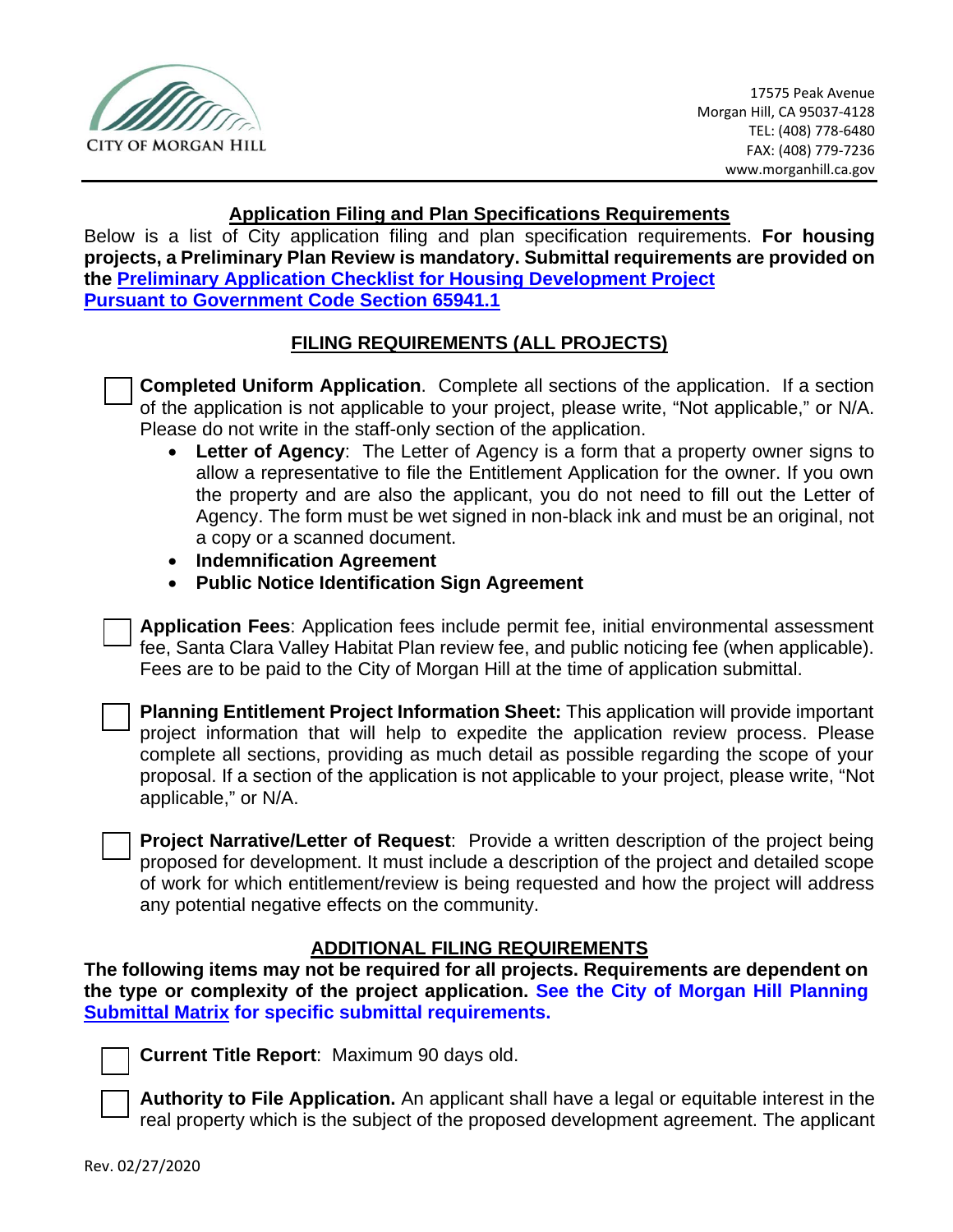shall submit proof of his or her interest in the real property and/or of the authority of any agent to act for the applicant. Such proof may include a title report, policy or guarantee, issued by a title company licensed to do business in the state, which demonstrates the required interest of the applicant in the real property.



**Statement of Proposed Operations:** Provide a written statement outlining the request for a Conditional Use Permit. The statement must give a detailed description of the proposed use and shall include, but not be limited to:

- Hours and days of operation
- Number of employees
- Number of average daily trips generated
- Type of equipment or processes used
- Use of hazardous materials
- Other information which effectively describes the proposed use

**Santa Clara Valley Habitat Plan (SCVHP) Application(s): All projects that have grading,** new foundation component, or creating new impervious service (including temporary/stockpile). All applications can be found online at th[e Santa Clara Valley Habitat](https://scv-habitatagency.org/278/Public-Agencies)  [Agency website.](https://scv-habitatagency.org/278/Public-Agencies)

- Coverage Screening Form (all projects)
- Application for Private Development (if applicable)
- Fees & Conditions Worksheet (if applicable)
- Fee Calculator Worksheet (if applicable)

o **Stormwater Post**-**Construction Development Standards:** Projects with new and/or replaced impervious surface ≥2,500 square feet. More information can be found in the Stormwater Management Guidance Manual For Low Impact Development & Post-Construction Requirements [\(http://www.morgan-hill.ca.gov/index.aspx?NID=1191\)](http://www.morgan-hill.ca.gov/index.aspx?NID=1191)

- Include the following items:
	- **Examplem Completed Stormwater Control Plan Checklist (see Appendix B of the** Guidance Manual)
	- **Examplem Completed Certification worksheet(s) documenting applicable Performance** Requirements (see Guidance Manual)
	- For projects proposing infiltration-based stormwater facilities, a copy of the project's Geotechnical Report, if available, that includes soil borings, depth to groundwater and site-specific infiltration tests.
	- For projects that are subject to Performance Requirement Numbers 2, 3 & 4 as described in the Guidance Manual, a Preliminary Stormwater Control Plan exhibit that contain the following:
		- Items 1 thru 4 of the Stormwater Control Plan Checklist from the Guidance Manual
		- Preliminary supporting calculations used to comply with the applicable Performance Requirements
		- Location and identification of existing and proposed stormwater facilities
		- Storm drain locations, rims and inverts
		- Preliminary operation and maintenance information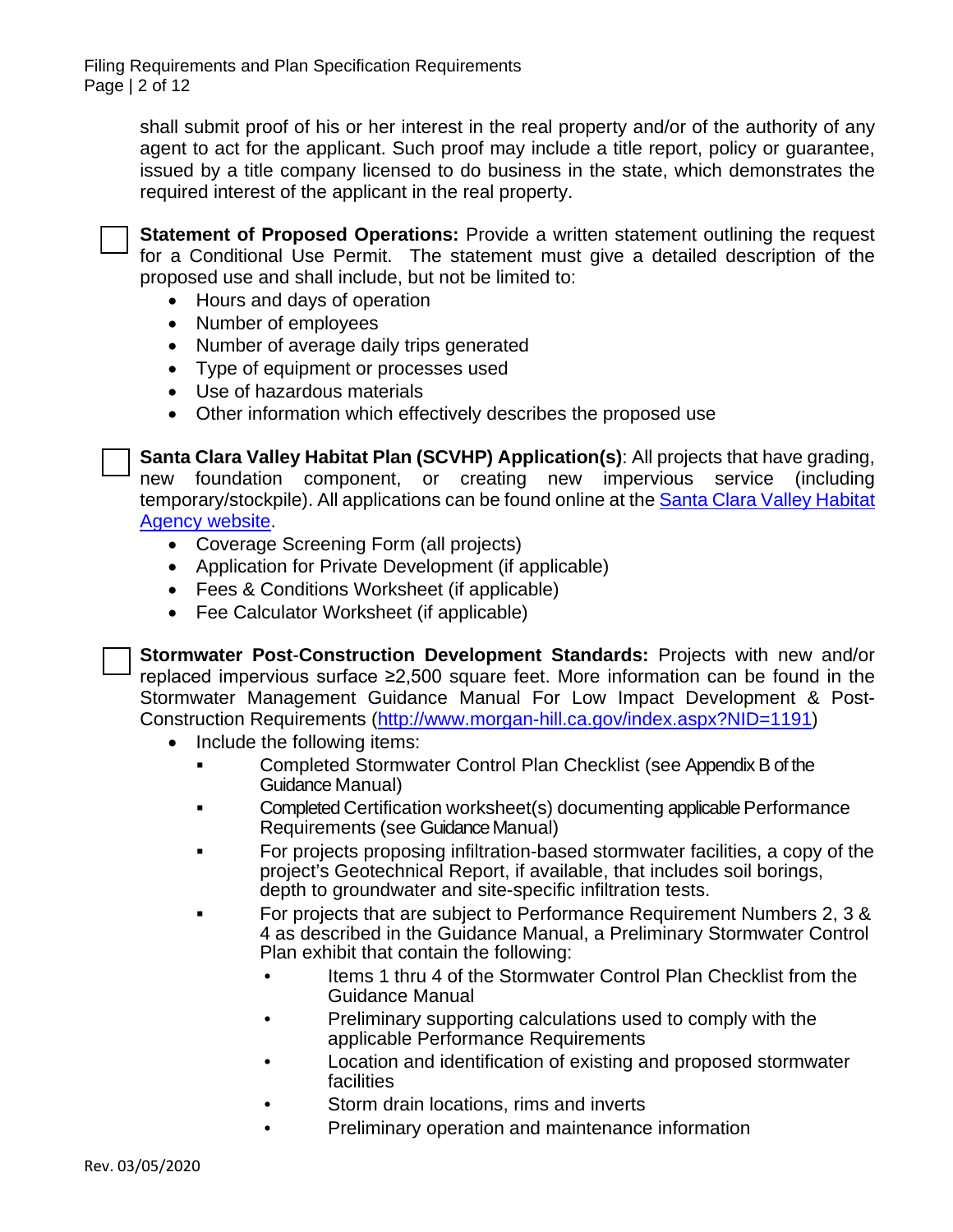- If known, the name of the owner of the stormwater facilities and name of responsible party that will conduct operation and maintenance
- Brief explanation on how the project is meeting the applicable performance requirements

**Preliminary Drainage Report:** A written report that includes, at a minimum, the following:

- Narrative describing pre- and post-project drainage patterns and conveyance paths. Narrative must describe the existing storm drain system in surrounding public or private streets and proposed project use of, and impact on, those systems.
- Preliminary hydrology and hydraulic calculations using City standard method. Also include calculations for detention/retention facility sizing.
- Discussion of project-specific drainage requirements and associated calculations demonstrating project implementation
- If the project site is located within a 100-year floodplain, add a discussion of project's finish floor elevations and potential for flooding during significant storm events. In addition, indicate flood zone assigned to project area as shown on the effective FEMA Flood Insurance Rate Map (FIRM).

# **PROJECT PLANS FILING REQUIREMENTS**

**The following items are plan specifications and required information for all project plans. The type of project plans required are dependent on the type or complexity of the project application. See the City of Morgan Hill Planning Submittal Matrix for specific submittal requirements.**

**Four Sets of Full-Sized Plans:** Provide three sets of full sized (24" x 36"), dimensioned development plans (drawn to scale) for all exhibits, folded to 8.5" x 11" size. Some applications may require additional sets, so please provide the number of sets indicated on the specified application handout.

**Three Sets of 11" x 17" Plan Reduction**: Provide one set of all development plans/exhibits reduced to 11" x 17" size, high quality black & white or color copies. Color copies of exterior elevations (renderings) are required.

**Digital Submission**: Digital submission of plans, elevations, photos, and renderings (color elevations) are required in PDF format, no greater than 300 DPI. This can be submitted via a USB flash drive.

### o **Site/Development Plan(s) must show:**

- A Vicinity Map, north arrow, the map scale, the site area in square feet, etc.
- The entire property under consideration, including property lines and adjoining public rights-of-way. For large acreage properties, staff recommends that two (2) site plans be submitted. The first site plan would show the entire property with detail indicating the area proposed for development. The second site plan would focus on the specific areas of the proposed development.
- Sufficient adjoining areas to enable the evaluation of adjacent impacts. Show location and distance from closest adjacent structures on neighboring properties.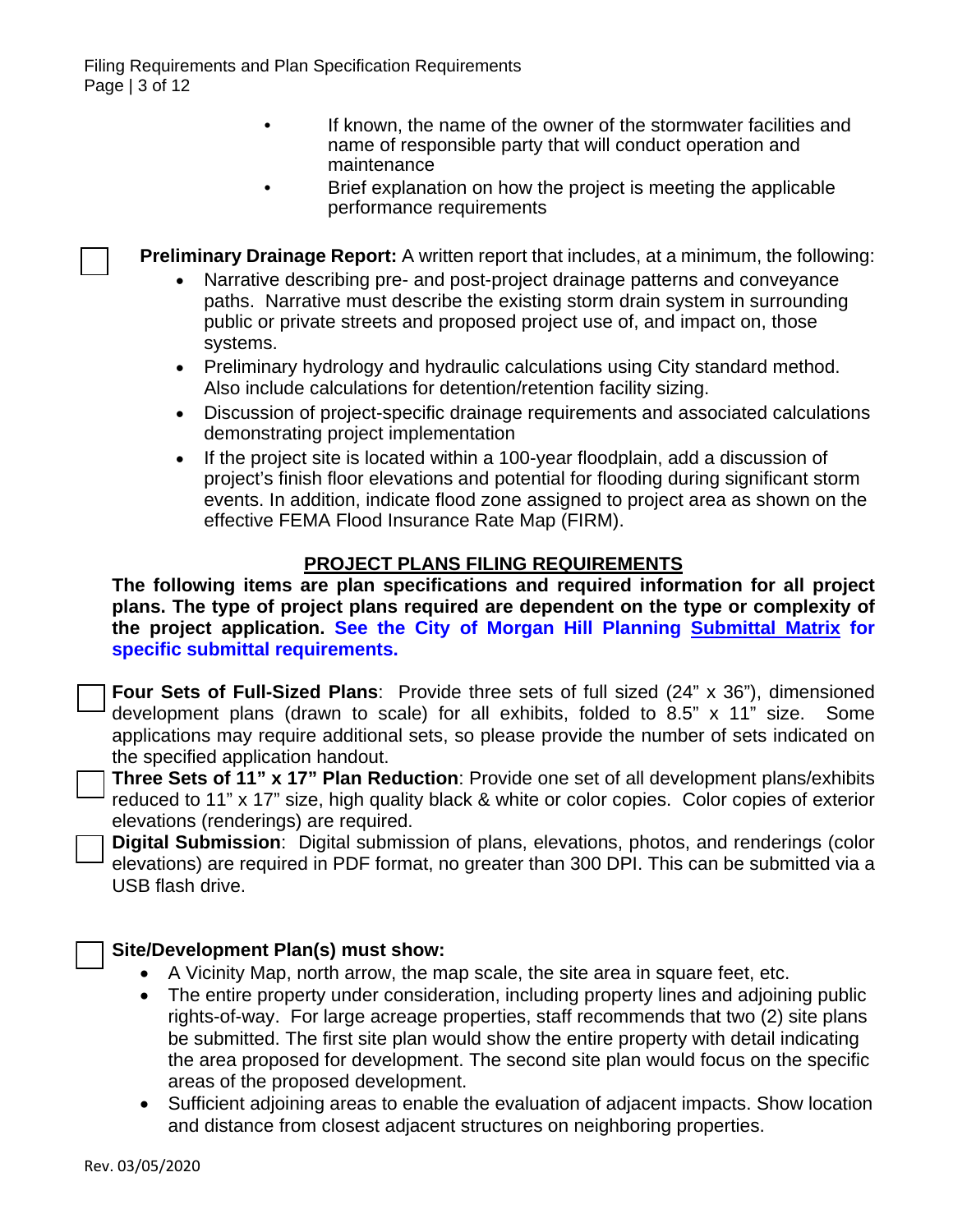Filing Requirements and Plan Specification Requirements Page | 4 of 12

- The location of streets with street names (indicate whether a public or private street), width of proposed right-of-way dedications, and location and dimension of lot lines.
- The location, dimension and nature/purpose of all easements.
- Dimensions of the parcel, existing and proposed buildings, parking spaces, and other features, as well as the width of walkways, driveways, planters, etc. Dimensioning is important in that any errors on the plans may be detected more easily and earlier in the City's review process.
- Footprints of all existing and proposed buildings, structures, or signs, drawn to scale showing the proposed location of structures to be constructed, modified, relocated, or demolished. Indicate the type of use and include all dimensions.
- Square footage for all existing and proposed buildings and proposed additions.
- Setbacks of buildings from property lines, other onsite buildings and structures, septic systems, water wells, etc. (dimensioned).
- Location of existing and proposed walls/fences, height, and materials of construction.
- Location of existing and proposed driveways, off street parking and loading facilities. Show parking spaces with dimensions for each type of vehicle (truck, car, motorcycle, bicycle), and either number parking spaces individually or show subtotals for groups of parking spaces. In addition, show a tabulation of the required and proposed parking.
- Location and identification of drainage courses, creeks, etc. and direction of flow.
- Location of onsite water source(s), supply and storage facilities.
- Location of all existing facilities (sewer, water, storm drain, water wells, fire hydrants, transformers, and overhead utility lines located on-site, directly adjacent to the site or within the adjacent right-of-way). Label facilities that are to be removed.
- Location of all proposed facilities
- Typical cross-section of street improvements for both public and private streets
- Location and width of existing and proposed driveways on-site and within 50 feet of the project including those driveways on the opposite side of the street
- Radius of curb returns
- Location of railroads and right-of-way widths
- Location of any existing or proposed transit/bus stops within 100 feet of the project boundaries and across the street from the site
- A graphical description of proposed onsite circulation patterns for both vehicles and pedestrians, and accessible paths of travel, where required. Include vehicle turning templates for fire apparatus, refuse trucks and delivery trucks in parking areas, loading areas and for serving the refuse enclosures.
- Location of proposed trash, recycling, or storage areas.
- Location of proposed electrical vaults/transformers and backflow preventors, if required.
- Date(s) of plans and revisions
- Labeled Dimensions
- Scale ratio and bar scale. Engineer or Architectural scale required, not less than 1/16. Larger scale may be needed to provide clear understanding of the project.
- North arrow pointing to the top of the page or to the right margin of a horizontally formatted sheet.
- Identify all items as: existing (E), new (N), or relocated.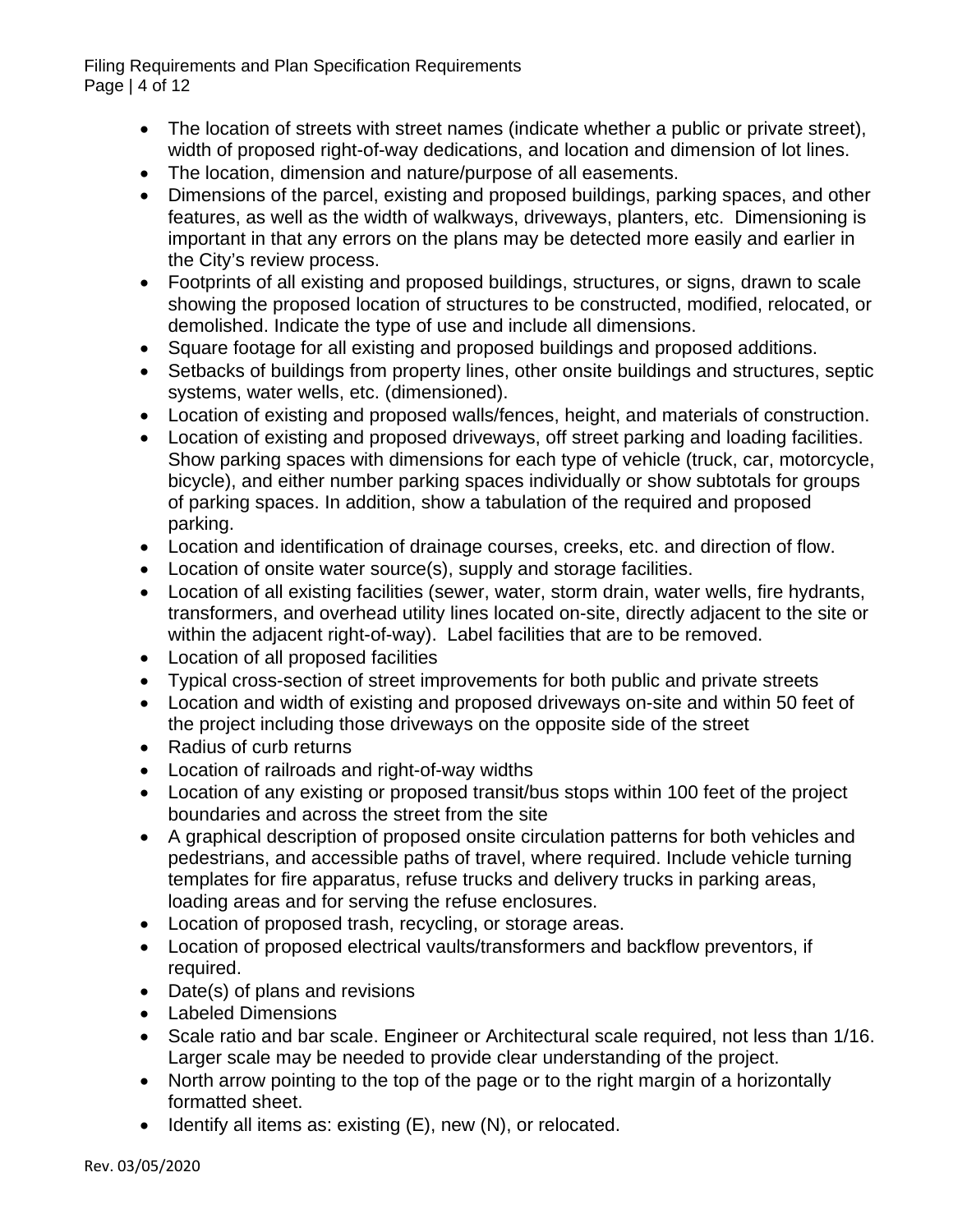Filing Requirements and Plan Specification Requirements Page | 5 of 12

- "Cloud, delta, and date," revisions to any plans previously submitted to or considered by Planning staff. **Please Note:** For those projects that are approved for concurrent building plan review, it is the responsibility of the applicant to advise the Building Division of any changes to building plans already submitted for Plan Check and to provide revised plan sheets as may be deemed necessary.
- Name, telephone number, and E-mail address of the contact person for architectural, engineering, landscape, and signage if different from the applicant.
- Any approved late submittal of information, revised plans, etc. shall be referenced by the Planning file number to make it easier to include these with the appropriate application file.

## **Building Elevations must show:**

- The building elevations must show the exterior appearance of all sides of project structures, building modifications, and additions proposed for construction. Elevations must be drawn to scale with an indication of height, construction materials, and colors to be used. The location of existing and proposed signs must also be indicated on elevations. Please note: Renderings that are not true elevations may be included, however they do not replace the requirement for true elevation drawings.
- Provide building elevations for all affected views, and identify them as North, South, East, and West (not front, rear, right side, etc.)
- Identify exterior building features (doors, windows, siding, etc.) as existing (E), new (N), or proposed to be repaired or to be replaced.
- Identify all areas of walls and roof that are proposed to be demolished. Indicate with dashed lines any window or door openings, or any other features that are proposed to be eliminated or modified.
- Indicate the height from grade to the top of plateline, and to the top of the roof, and also depict and/or reference any anticipated roof mounted equipment and equipment screening.
- Roof plans are required. Roof plans should indicate all roof slopes, gutters, and downspout locations. Indicate equipment and other features as well as slope. Identify all areas of the roof proposed for demolition. Where the project proposes additions to existing structures, clearly identify the portions of roof that are existing (E) and proposed to be changed/new (N).
- Proposed sign program (includes freestanding signs) showing approximate location, size, color scheme and construction materials of all onsite signs. This information must be included on the required site plans and building elevations.
- For nonresidential buildings over one (1) story in height or buildings over 50,000 square feet in gross area, provide a visual representation of the night time lighting proposed on all building elevations to give an indication of the effect of security and decorative lighting.

### Landscape Plans must show:

Projects are required to comply with the City's Water Conservation in Landscaping Ordinance Chapter 18.148 of the Morgan Hill Municipal Code and the requirements of Chapter 18.64 (Landscaping) of the Morgan Hill Municipal Code. The more restrictive shall control.

• Site Boundaries: Locate and identify the boundaries of the site.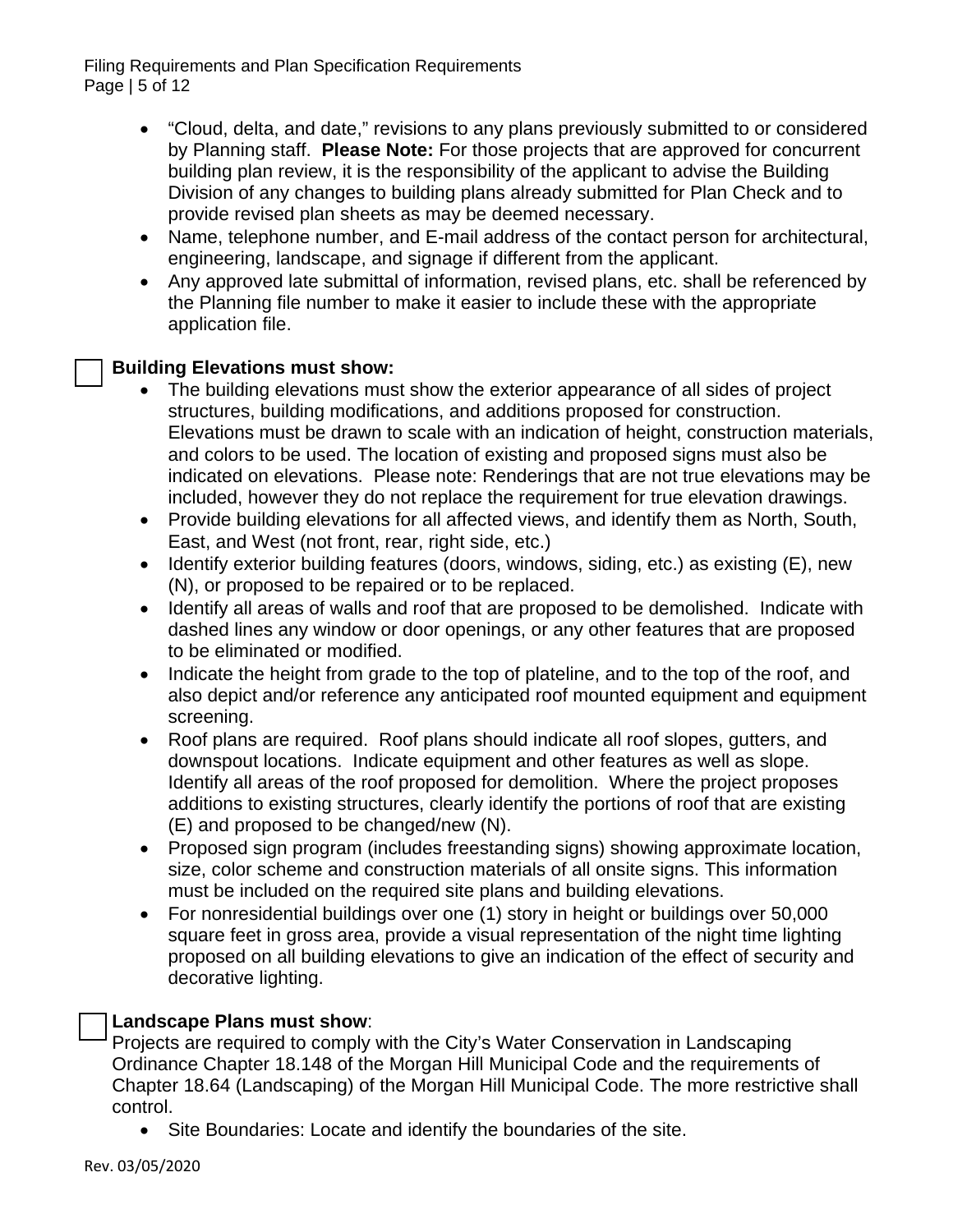Filing Requirements and Plan Specification Requirements Page | 6 of 12

- Existing Conditions: Locate and identify all underground utilities, property lines, and easements; size and species of existing trees; natural and manmade features; drainage courses and creeks; and whether proposed for removal, relocation or preservation.
- Existing Structures: Identify structures immediately adjacent to the property.
- New Structures: Identify new structures and improvements proposed as part of the project.
- Existing Landscaping: Identify existing landscaping, trees, and vegetation to be retained specifying plant location, species, and size. Details of existing trees shall also include tree diameter measured forty-eight inches above existing grade and outer limit of tree canopy.
- New Landscaping: New landscaping proposed as part of the development project specifying plant location, species, and size.
- Irrigation Plan: Provide conceptional irrigation plan specifying the location, type, and size of all components of the irrigation system. A detailed irrigation plan will be required with the Building plan check.
- Existing and proposed above-ground utilities and structures relative to the existing and proposed trees/landscaping
- Height of bermed landscaping
- Identification of all proposed Low Impact Development (LID) features/postconstruction stormwater facilities consistent with project's Civil Plans

## **Floor Plans must show:**

- All buildings under consideration. Although it is generally only the exterior of buildings that is subject to review and approval, the floor plans are necessary for a full understanding of the project and the functioning of the interior spaces
- A dimensioned floor plan for each level of the structure. Identification of all exterior features (doors, windows, etc.) as existing, new, to be repaired, or to be replaced
- Identification of all rooms
- Identification of all exterior landings at doors.
- Indicate all walls, windows, doors, and ancillary structures proposed to be demolished

# o **Photometric Plan must show:**

Required for commercial, industrial and multi-family residential projects.

- Luminosity calculations including all proposed exterior lighting including fixtures mounted on the exterior of the building, elements placed along walkways, in vehicular parking and access areas, or elsewhere on the subject site
- Specific lumens (foot/candles level) calculated at property lines should be clearly noted.
- Depiction of the anticipated light levels generated by all exterior lights shall be provided across the subject site and at least ten (10) feet beyond the property lines
- Specifications or cut sheets for each proposed light fixture detailing the fixture design, level of illumination, and hours of illumination shall also be provided – if not directly on the plan, then separately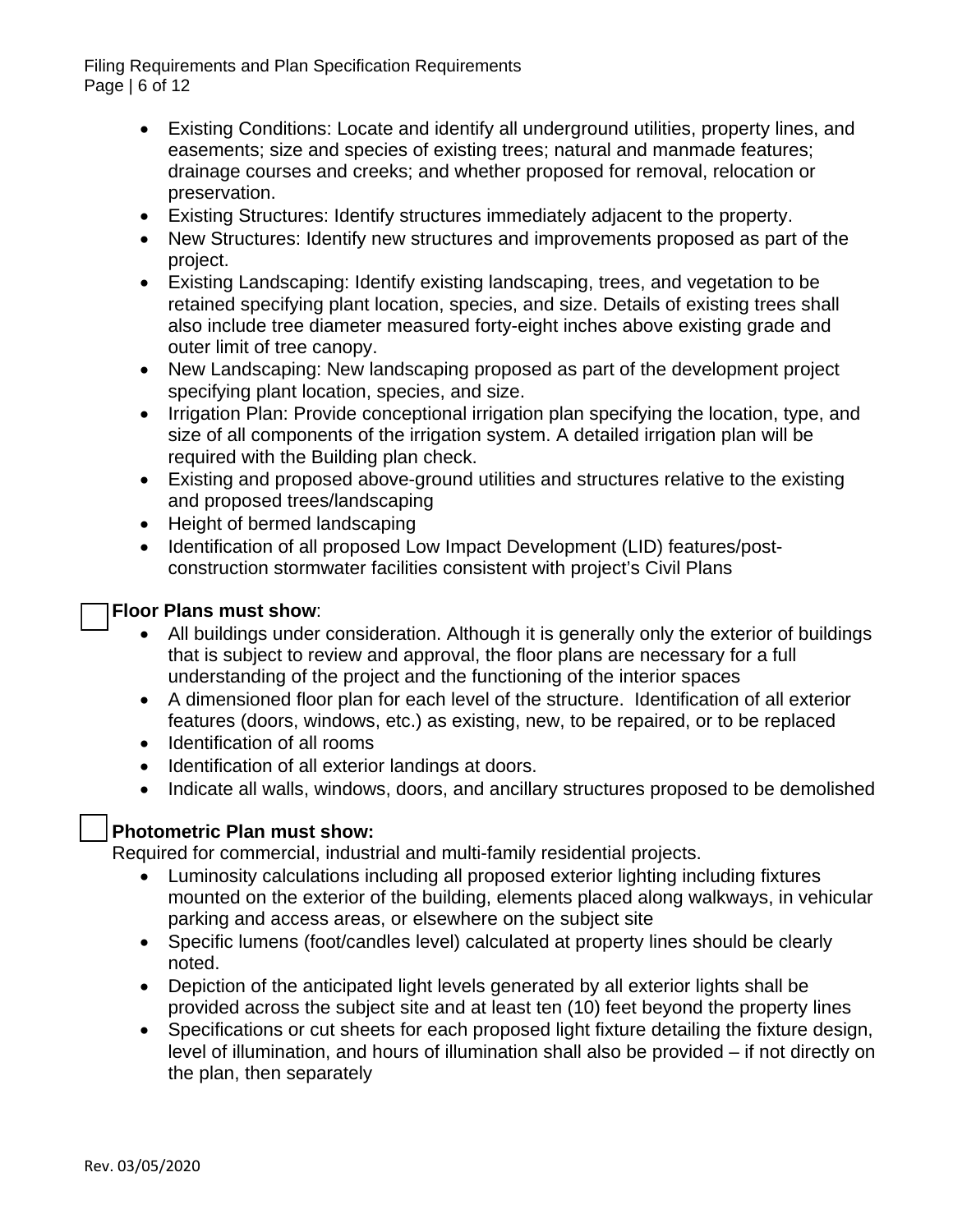**Conceptual Grading Plan (prepared by a licensed civil engineer) must show:** 

- Benchmark used
- Limits of grading
- Earthwork quantities
- Structures, footprints, pad and finish floor elevations for all proposed buildings
- Existing contours or spot elevations, drainage arrows and grade breaks to indicate drainage patterns.
- Proposed top of curb grades
- Cross-sections through all property lines
- Location, size and type of surface and underground drainage and flood control facilities
- Location of overland release route(s)
- Location of all proposed Low Impact Development (LID) features/post-construction stormwater facilities such as retention/detention basins, bioswales, pervious pavement/asphalt, etc. Also provide typical sections for each type of facility.
- Proposed retaining walls and soundwalls
- Location of wheelchair ramps
- Limits of any designated 100-year floodplain, including the regulatory floodway, as established on the effective FEMA Flood Insurance Rate Map (FIRM). Also include all applicable 100-year water surface elevation lines which traverse the project site.

#### **Phasing Plan must show:**

If project will be constructed in phases, a phasing plan is required

- Provide a description of each phase to include the timing, types of land uses (with area size), list of buildings (with square footage), and any other amenities or site information
- Identify any triggers for development of subsequent phases. Each phase will be considered for functionality in advance of subsequent phases (e.g. traffic circulation and ingress/egress requirements).

**Color and Material Samples:** Information on proposed color and materials are required for all projects unless the requirement is waived by staff. If actual material samples are provided or requested, those samples will remain with the file as part of the public record. The proposed colors and materials must be specified, rather than simply referenced by, "See Color/Material Board." Samples must be no larger than an 8 ½" x 11" size. Provide brochure or cut sheets for any proposed new doors, windows, hardware, or fixtures.

**Finish Schedule:** Only required on residential Design Review Permits. To be provided in a table format on plans. A finish schedule for each building or for each elevation of each floor plan offered within a residential subdivision. The finish schedule shall include the following:

- Details of all materials proposed on the exterior of the structure
- Dimensions of all trim
- Window type
- Siding material, make, name and dimension
- Door material and type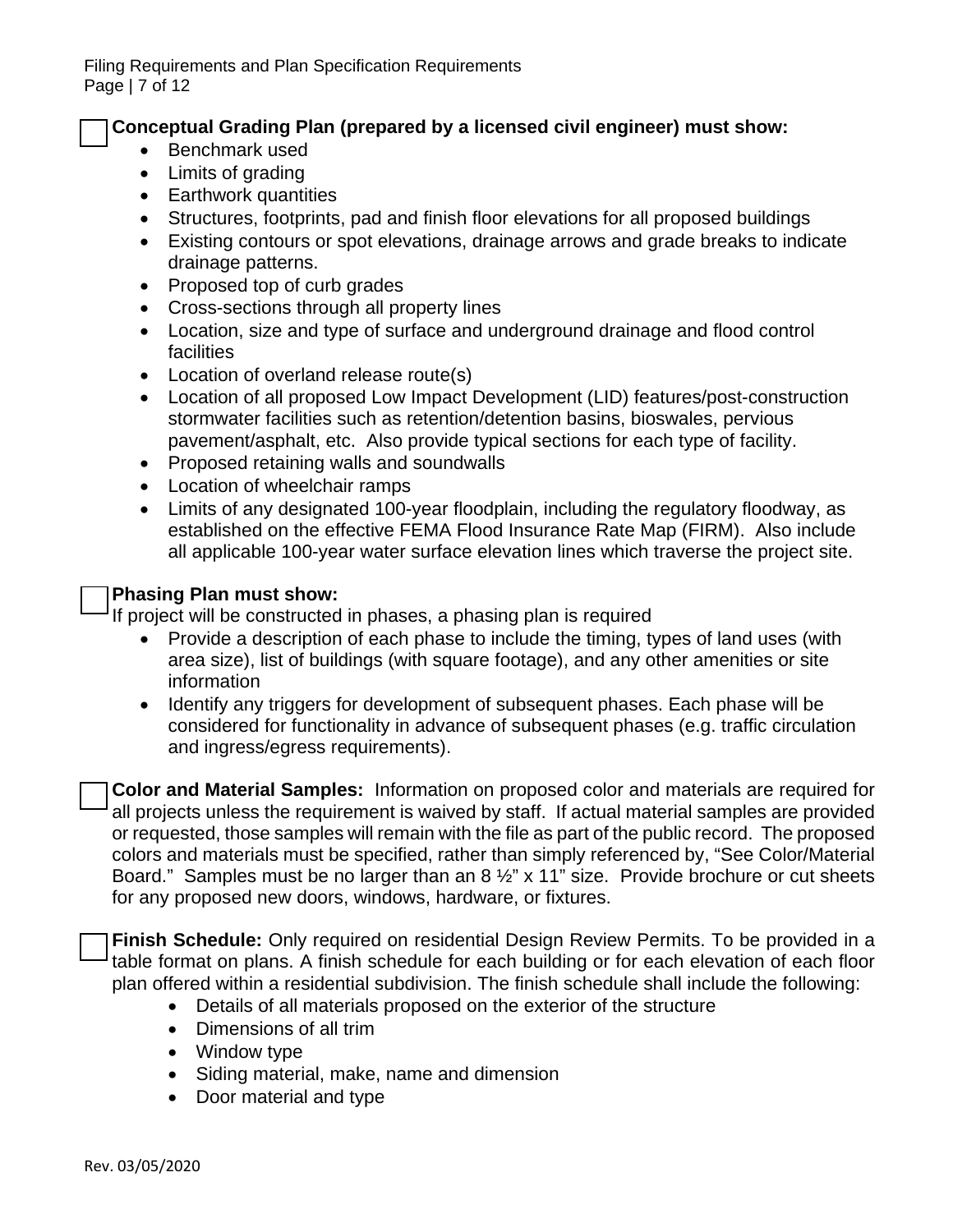Filing Requirements and Plan Specification Requirements Page | 8 of 12

> • All exterior "options" shall be listed and described. Any finishes listed on the schedule as "optional" shall also be called out on the elevations as an option

**Photographs**: Provide printed, color photographs of the site (including all sides of existing buildings) and surrounding properties (including properties next door and across the street). Minimum photo size is 3" x 5".

**Streetscape Plans**: Streetscape plans are required for all Commission level projects. Staff will let the applicant know if streetscape plans are needed for a Director or Staff level application. Streetscape plans should show how the new project will appear in the context of surrounding buildings, structures, streetscapes and other relevant parts of the setting.

## **TENTATIVE SUBDIVISION MAP AND PARCEL MAP FILING REQUIREMENTS**

**Tentative Subdivision Map and Parcel Map submittals shall be consistent with the requirements set forth in the Tentative Map and Final Map Information Checklists and the requirements specified in the Subdivision Map Act.**

### **Tentative Parcel Maps shall at least contain:**

- Name and address of legal owner, subdivider and the person preparing the map (including registration number);
- Assessor's parcel number;
- Date prepared, north arrow, scale and contour interval;
- Existing and proposed land use;
- Title;
- A vicinity map, sufficient to show the relation to the local community;
- Existing topography of the site and at least one hundred feet from its boundary, including but not limited to:
	- o Existing contours at two-foot intervals, if the existing ground slope is less than ten percent and not less than five-foot intervals for existing ground slopes greater than or equal to ten percent. Existing contours shall be represented by screened or dashed lines,
	- o Type, circumference and dripline of existing trees as defined by [Chapter](https://library.municode.com/ca/morgan_hill/codes/code_of_ordinances?nodeId=TIT12STSIPUPL_CH12.32RERESITR) [12.32](https://library.municode.com/ca/morgan_hill/codes/code_of_ordinances?nodeId=TIT12STSIPUPL_CH12.32RERESITR) of the Morgan Hill Municipal Code on removal of significant trees on public and private property. Any trees proposed to be removed shall be so indicated,
	- o The approximate location and outline of existing structures identified by type. Structures to be removed shall be so marked,
	- o The location, width and direction of flow of each watercourse,
	- o The location, pavement and right-of-way width and grade and name of existing streets or highways,
	- o Location and type of street improvements,
	- o The location, size and slope of existing storm drains. The location of existing overhead utility lines on peripheral streets,
	- o The location, width and identity of existing easements;
	- Any improvements proposed by the owner shall be shown;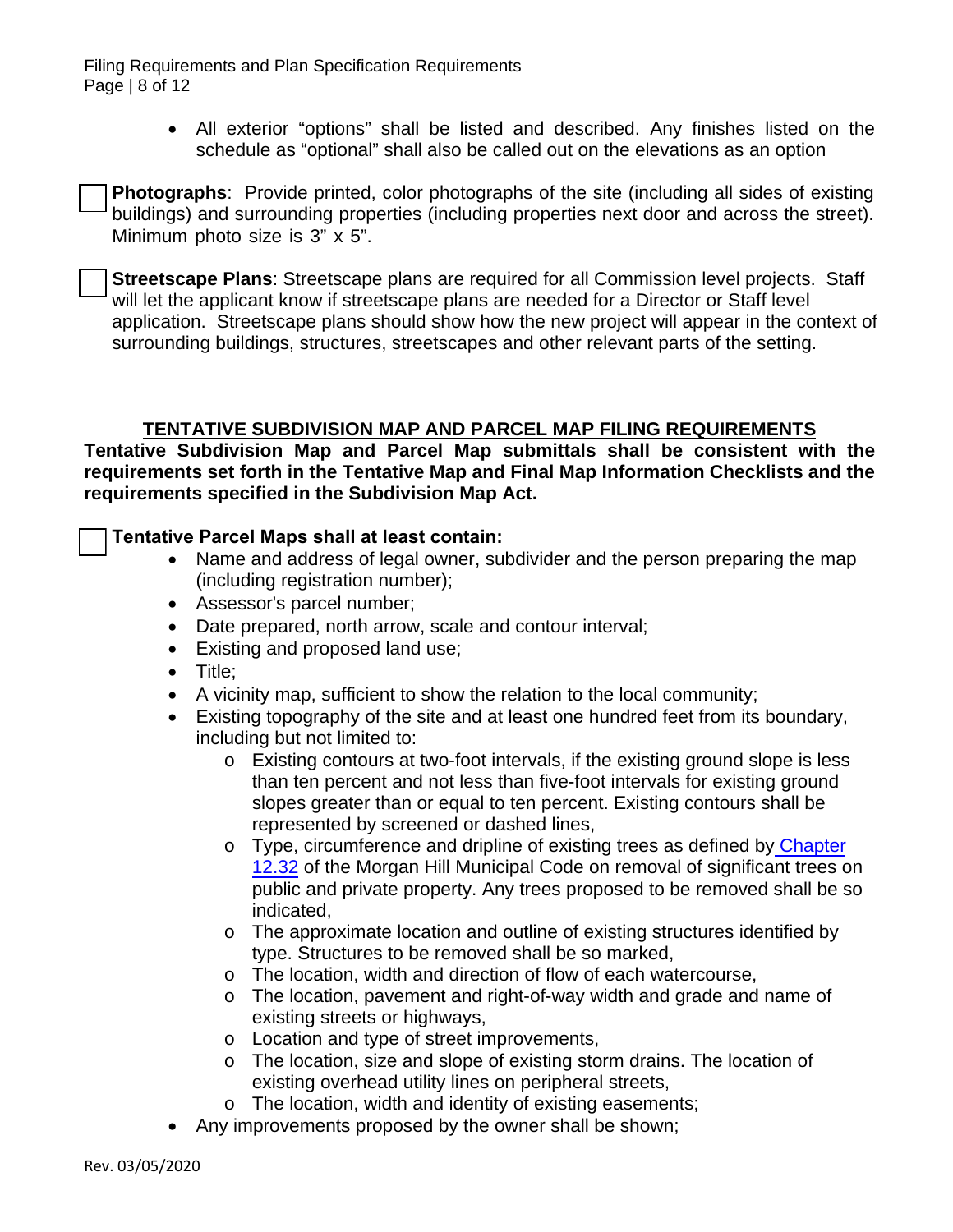Filing Requirements and Plan Specification Requirements Page | 9 of 12

- If the site is to be graded, proposed contours shall be shown or an approved grading plan shall be submitted;
- The proposed lot layout and lot areas;
- Proposed easements or rights-of-way;
- The source and date of existing contours;
- A preliminary report of title showing the current vested owner;
- A soils and/or geotechnical/geology report may be required pursuant to Chapter 18.70 of the Morgan Hill Municipal Code;
- A statement by the engineer or surveyor responsible for the preparation of the map shall state that all monuments are of the character and occupy the positions indicated, or that they will be set in those positions on or before a specified date and that the monuments are, or will be, sufficient to enable the survey to be retraced;
- The location of each parcel and its relation to surrounding surveys;
- If the map includes a "designated remainder" parcel and the gross area of the "designated remainder" parcel is five acres or more, that remainder parcel need not be shown on the map and its location need not be indicated as a matter of survey, but only by deed reference to the existing boundaries of the remainder parcel. A parcel designated as "not a part" shall be deemed to be a "designated remainder".

### **Tentative Subdivision Maps shall at least contain:**

- A title which shall contain the subdivision number, subdivision name and type of subdivision;
- Name and address of legal owner, subdivider and person preparing the map (including registration number);
- Sufficient legal description to define the boundary of the proposed subdivision;
- Date, north arrow, scale and contour interval;
- Existing and proposed land use;
- A vicinity map showing roads, adjoining subdivisions, creeks, railroads and other data sufficient to locate the proposed subdivision and show its relation to the community;
- Existing topography of the proposed site and at least one hundred feet beyond its boundary, including but not limited to:
	- Existing contours at two-foot intervals if the existing ground slope is less than ten percent and at not less than five-foot intervals for existing ground slopes equal to or greater than ten percent. Contour intervals shall not be spread more than one hundred fifty feet apart. Existing contours shall be represented by dashed lines or by screened lines,
	- Type, circumference and dripline of existing trees as defined by [Chapter](https://library.municode.com/ca/morgan_hill/codes/code_of_ordinances?nodeId=TIT12STSIPUPL_CH12.32RERESITR) [12.32](https://library.municode.com/ca/morgan_hill/codes/code_of_ordinances?nodeId=TIT12STSIPUPL_CH12.32RERESITR) of the Morgan Hill Municipal Code on removal of significant trees on public and private property. Any trees proposed to be removed shall be so indicated,
	- The approximate location and outline of existing structures identified by type. Buildings to be removed shall be so marked,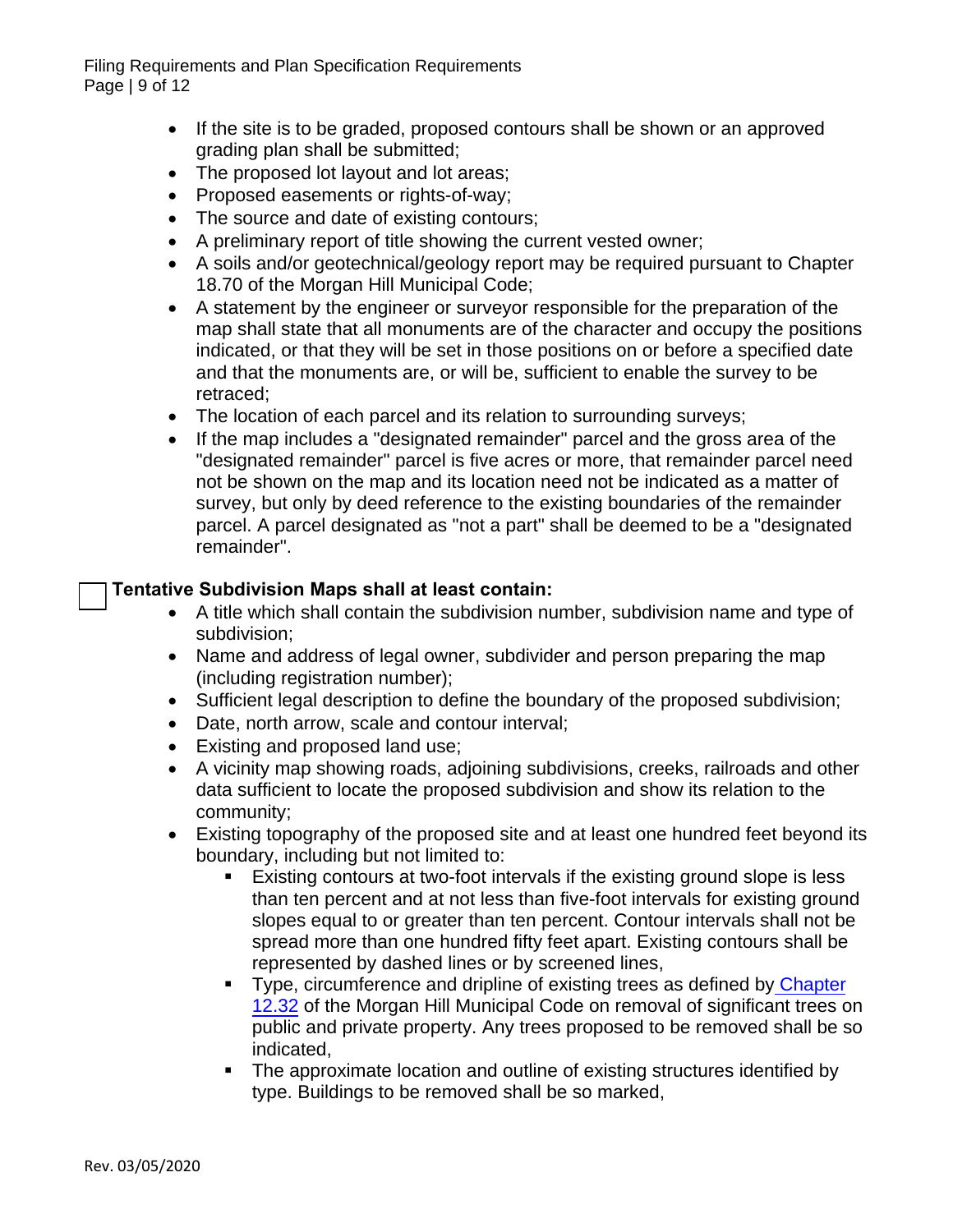- The approximate location of all areas subject to inundation or stormwater overflow and the location, width and direction of flow of each watercourse,
- The location, pavement and right-of-way width, grade and name of existing streets or highways,
- **The widths, location and identity of all existing easements,**
- The location and size of existing sanitary sewers, water mains and storm drains. The approximate slope of existing sewers and storm drains shall be indicated. The location of existing overhead utility lines on peripheral streets,
- The approximate location of the sixty, sixty-five and seventy CNEL (community noise equivalent level) contours, if any;
- Proposed improvements to be shown shall include but not be limited to:
	- The location, grade, centerline radius and arc length of curves, pavement and right-of-way width and name of all streets. Typical sections of all streets shall be shown,
	- The location and radius of all curb returns and cul-de-sacs,
	- The location, width and purpose of all easements,
	- The angle of intersecting streets if such angle deviates from a right angle by more than four degrees,
	- The approximate lot layout and the approximate dimensions of each lot and of each building site. Engineering data shall show the approximate finished grading on each lot, the preliminary design of all grading, the elevation of proposed building pads, the top and toe of cut and fill slopes to scale and the number of each lot,
	- **Proposed contours at two-foot intervals shall be shown if the existing** ground slope is less than ten percent and not at less than five-foot intervals for existing ground slopes greater than or equal to ten percent. A separate grading plan may be submitted,
	- **Proposed recreation sites, trails and parks for private or public use,**
	- **Proposed common areas and areas to be dedicated to public open space,**
	- The location and size of sanitary sewers, water mains and storm drains. Proposed slopes and approximate elevations of sanitary sewers and storm drains shall be indicated;
- The name or names of any geologist or soils engineer whose services were required in the preparation of the design of the tentative map;
- The source and date of existing contours;
- All lettering size shall be one-eighth-inch minimum;
- Certificates for execution by the secretary of the planning commission indicating the approval of the tentative map and the date thereof by the planning commission, and a certificate by the city clerk indicating the approval by the city council if the map was reviewed by the city council;
- If the subdivider plans to develop the site as shown on the tentative map in units, then he shall show the proposed units and their proposed sequence of construction on the tentative map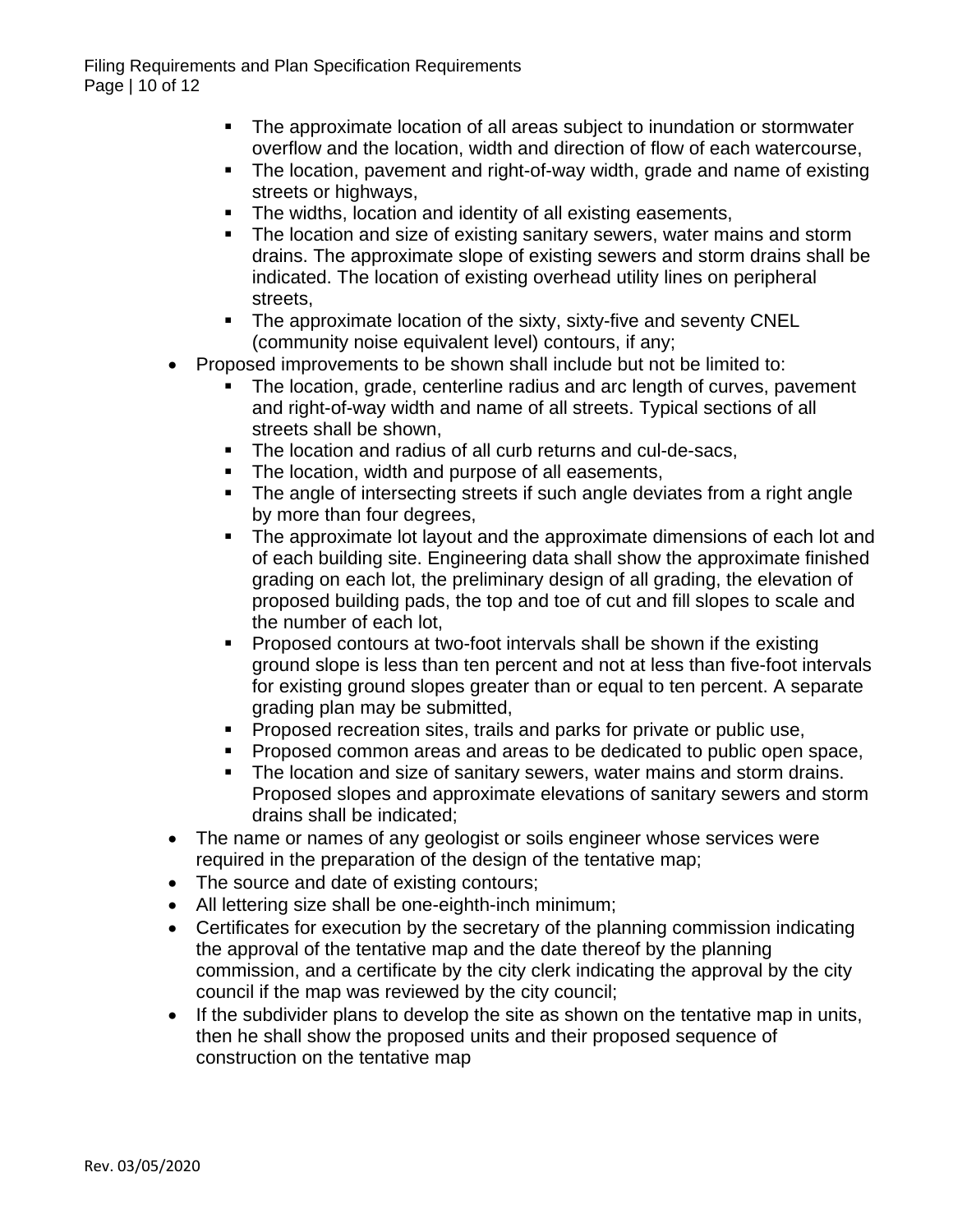# **BOUNDARY AND LAND AMENDMENT REQUIREMENTS**

**The following plan specifications are required when you are submitting a request for one of the below applications. See the City of Morgan Hill Planning Submittal Matrix for specific submittal requirements.**

Annexation Map: Three (3) Copies

Map of proposed annexation area coinciding with the legal description and including bearings and dimensions (metes and bounds)

- All plans shall be clear, legible and accurately scaled
- Overall map size =  $8 \frac{1}{2}$  x 11" unless otherwise approved by Planning Division
- Use and show adequate margins
- The following information shall be included on the map:
	- Title Block to read as follows: Exhibit Froposed Annexation to the City of Morgan Hill Entitled \_\_\_\_\_
	- Include date, scale, and preparer of map
	- **Legend and north arrow**
	- **Location Map**
	- City limits, annexation name, and ordinance number
	- When proposing to split lines of assessment, indicate boundaries or original parcel
	- Show all bearings, distances, lot numbers and references used in the description including point of beginning.
	- Assessor's parcel numbers
	- Area of annexation in acres
	- All roads with their width adjacent to and within area proposed for annexation

### **Out of Agency Contract for Services Map Requirements: Three (3) Copies**

- All plans shall be clear, legible and accurately scaled
- Overall map size =  $8 \frac{1}{2}$  x 11" unless otherwise approved by Planning Division
- Use and show adequate margins
- The following information shall be included on the map:
	- **Title Block to read as follows: Proposed (sewer/water) service extension from** the City of Morgan Hill
	- **Include date, scale, and preparer of map**
	- **Legend and north arrow**
	- **Location Map**
	- **Urban Service Area Limits and City Limits**
	- Indicate boundaries of parcel(s) receiving service
	- When proposing to split lines of assessment, indicate boundaries or original parcel
	- Show all bearings, distances, lot numbers and references used in the description including point of beginning.
	- **Assessor's parcel numbers**
	- Area of annexation in acres
	- All roads with their width adjacent to and within area proposed for annexation